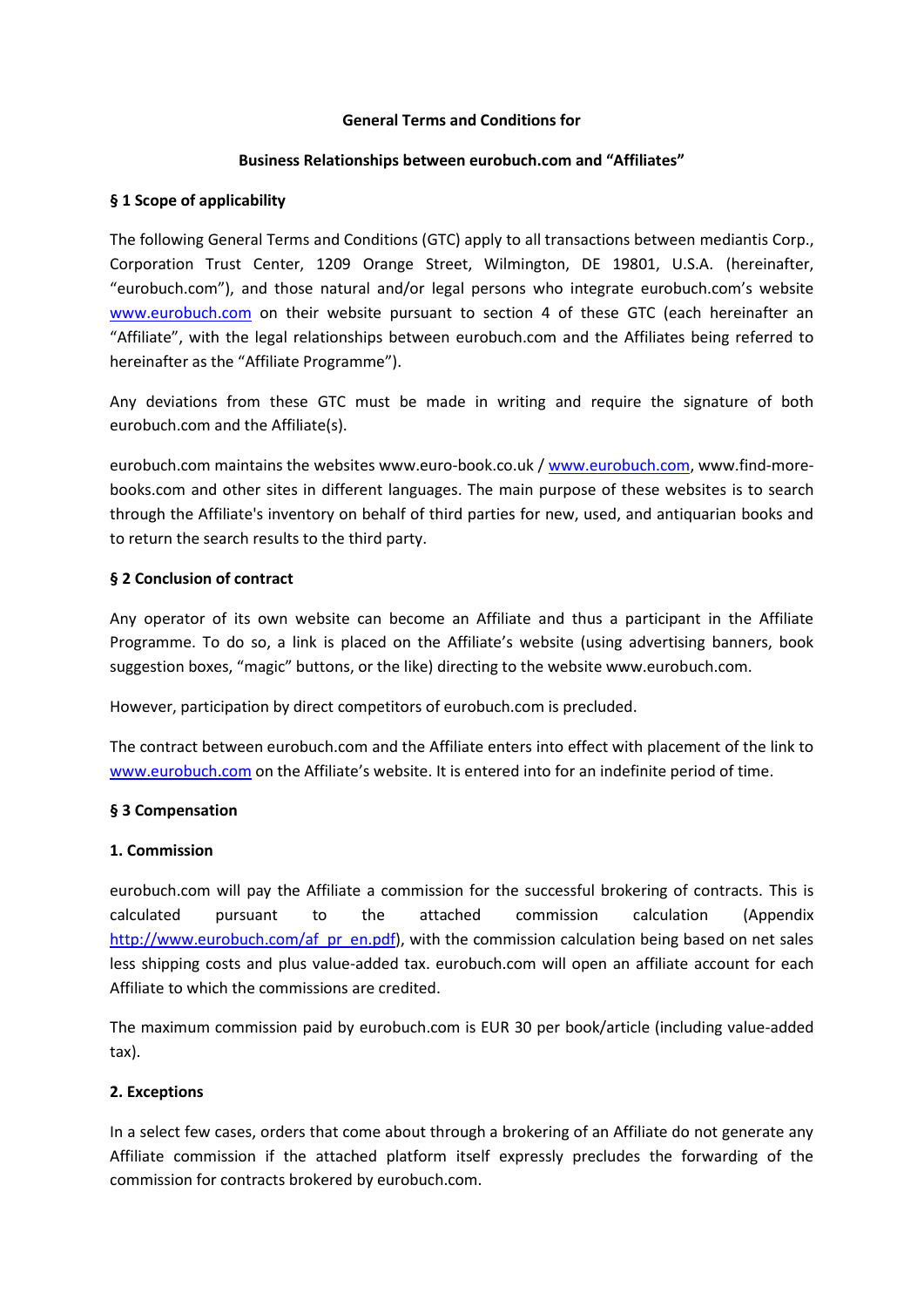#### **3. Due date of the commission**

The commission is calculated by eurobuch.com on a quarterly basis. Disbursement is made not more than 40 days after the end of the quarter. A disbursement is made only if the net total of the earned commissions exceeds EUR 15 (excluding value-added tax). Otherwise, it remains credited to the affiliate account and will be added to the other commissions in the following quarters until it exceeds EUR 15 (net) and then disbursed 40 days after the end of the quarter.

A list of individual commission will be made available to the Affiliate online with each settlement of the affiliate account.

### **§ 4 Implementation**

The Affiliate can integrate eurobuch.com into its own website in two ways.

1. Pre-configured advertising tools

The Affiliate can place banners, buttons, or the like on its own website that, when clicked on, open the eurobuch.com site in a new browser window. The various advertising tools can be downloaded in the affiliates area of eurobuch.com.

### 2. Integrated search

The Affiliate can also seamlessly integrate the book search on its website by using an XLM-based interface. It is implemented by the Affiliate at its own expense. eurobuch.com will make corresponding documentation available in the affiliates area. eurobuch.com assumes no warranty or guarantee for the accuracy or completeness of this documentation in all technical environments.

Search results will then be forwarded to the Affiliate in the agreed form (XML or CSV).

As Affiliate, you will automatically receive a mention on eurobuch.com and, if desired, a link to your website. Cross-linkings underscore the mutual collaboration agreement and promote both websites.

# **§ 5 Termination**

The Affiliate can terminate the Affiliate Programme at any time, effective at the end of a calendar month, by giving written notice, provided same is received by eurobuch.com not later than the 15th day of such calendar month in order for it to be effective by the end of the month. The same applies to termination with notice by eurobuch.com.

eurobuch.com is entitled to terminate without notice if it becomes apparent that the Affiliate's website infringes third-party rights or otherwise violates applicable law through unlawful content or where advertising tools specified by eurobuch.com have been changed without agreement.

eurobuch.com is likewise entitled to terminate without notice if an Affiliate acts as a direct competitor (operator or owner of a search or meta-search engine) or breaches one of the duties imposed on it under its contract with eurobuch.com or by these GTC.